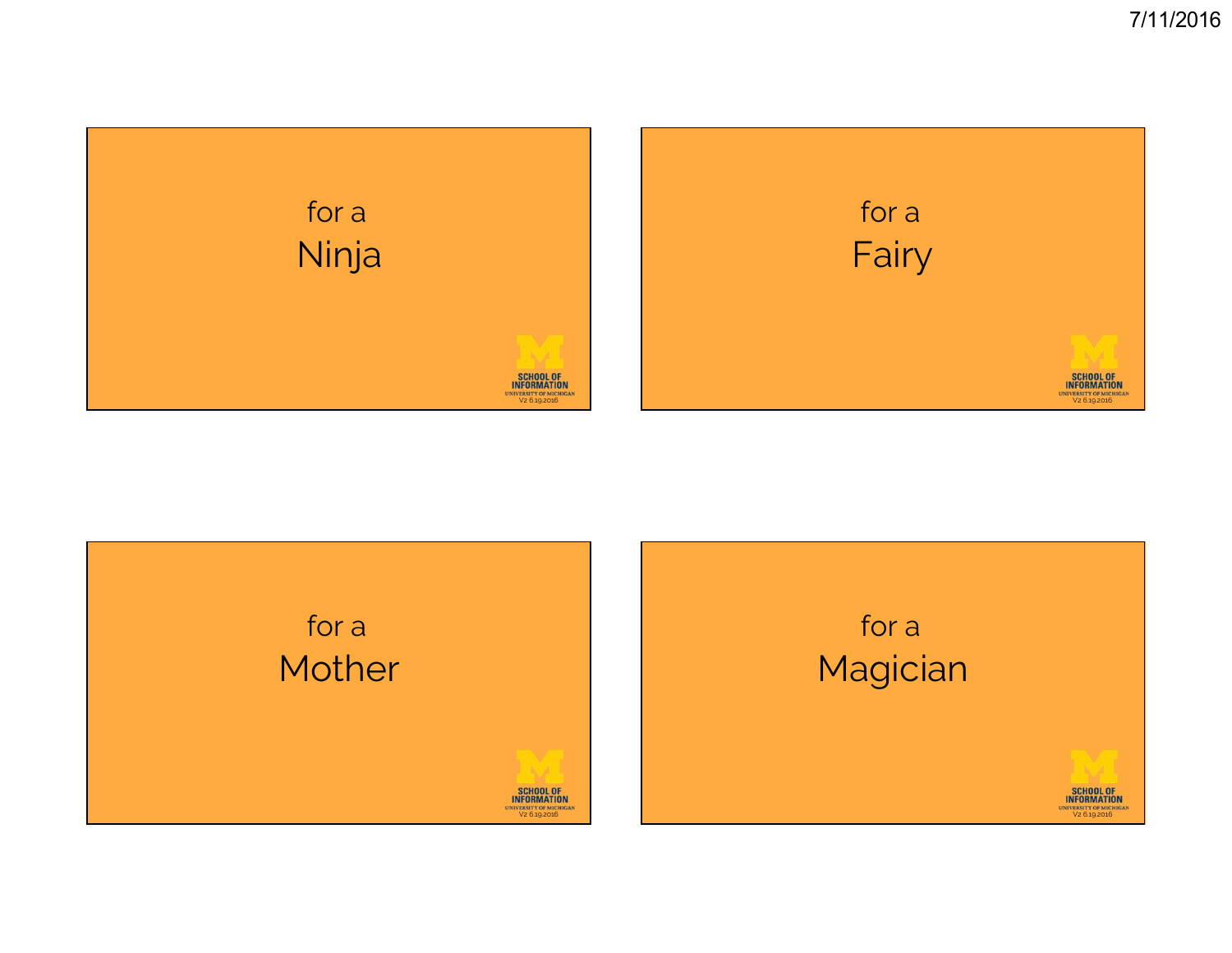

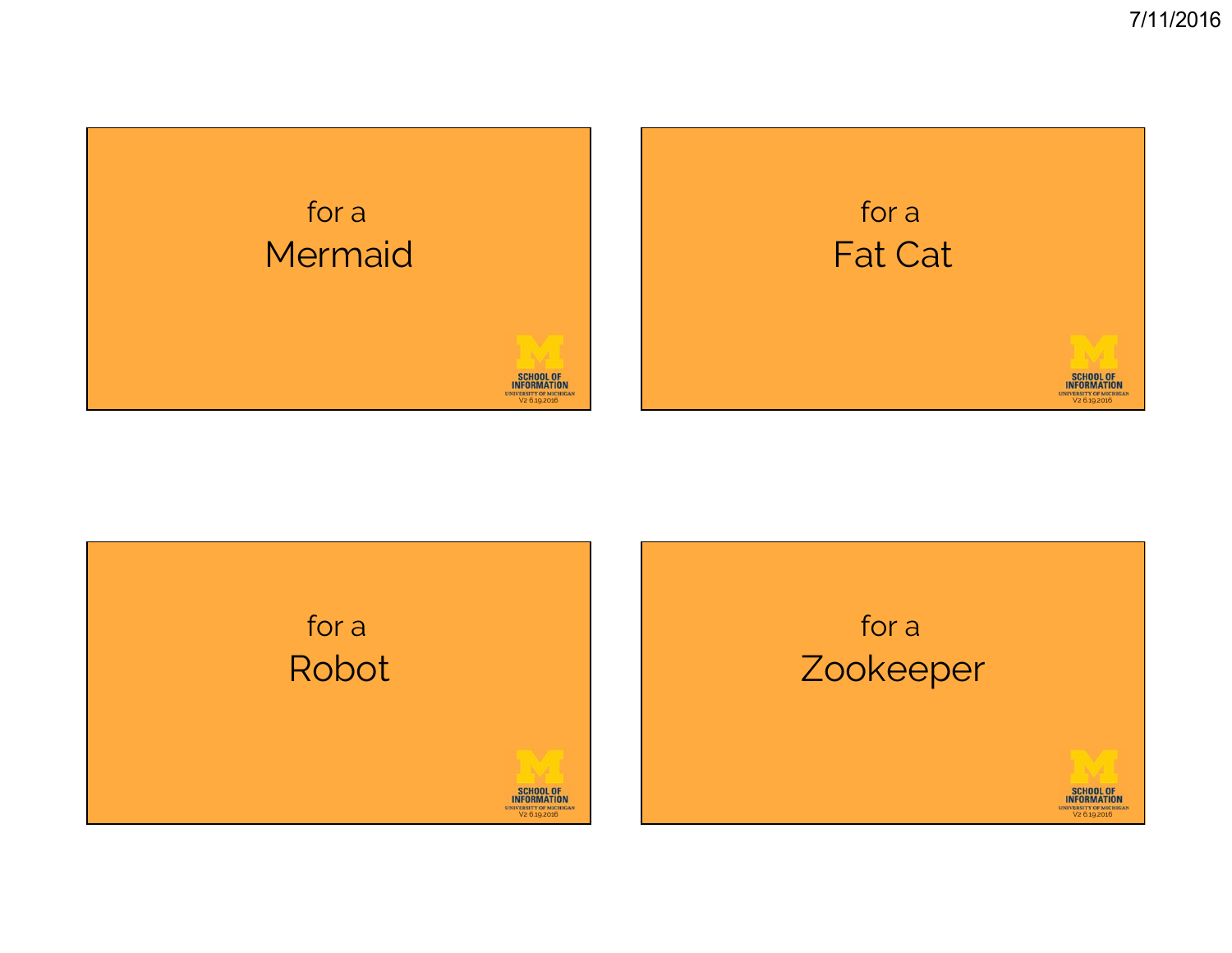

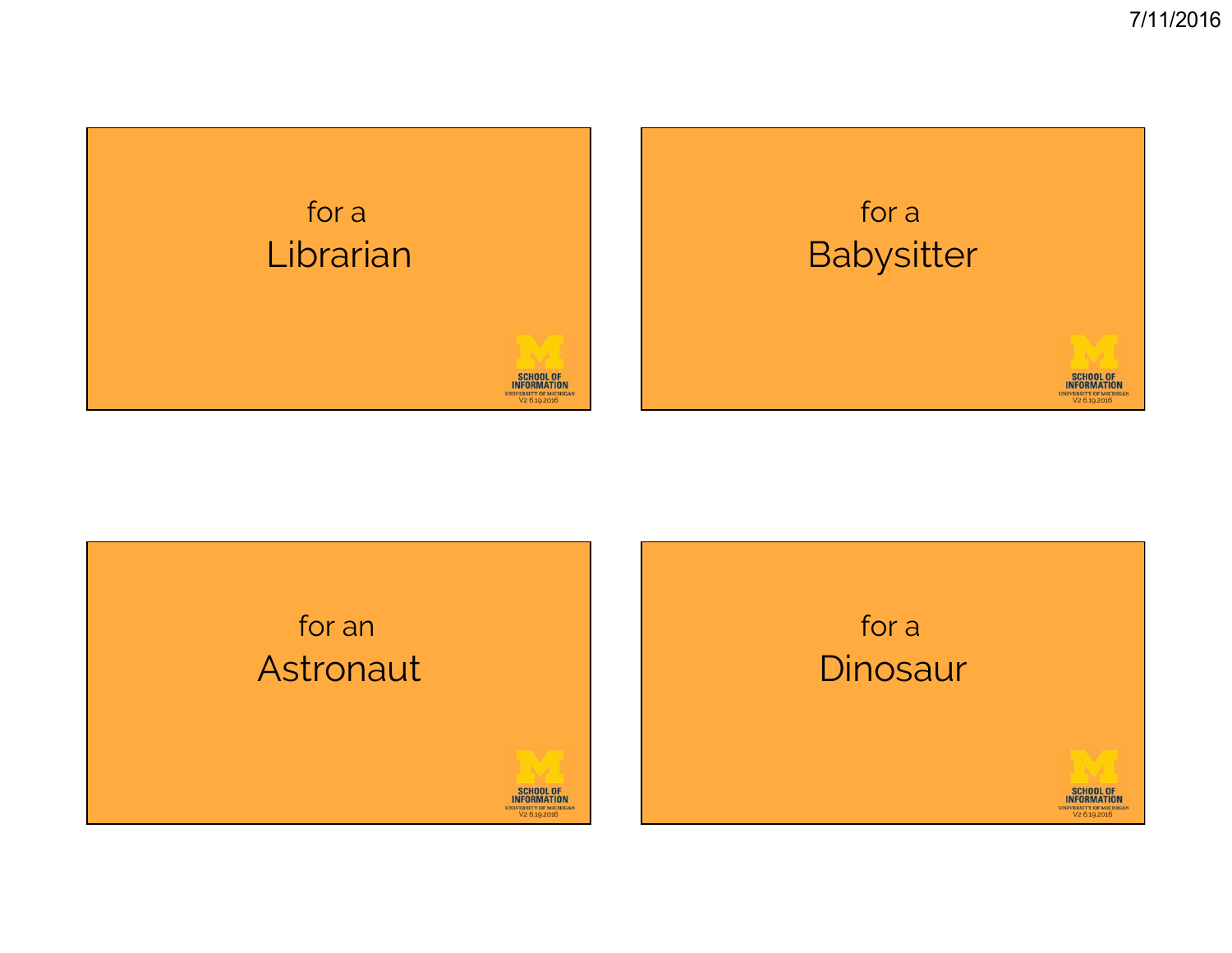

#### Create something to help you communicate

**SCHOOL OF INFORMATION** UNIVERSITY OF MICHIGA<br>V2 6.19.2016

#### Create something to relax with

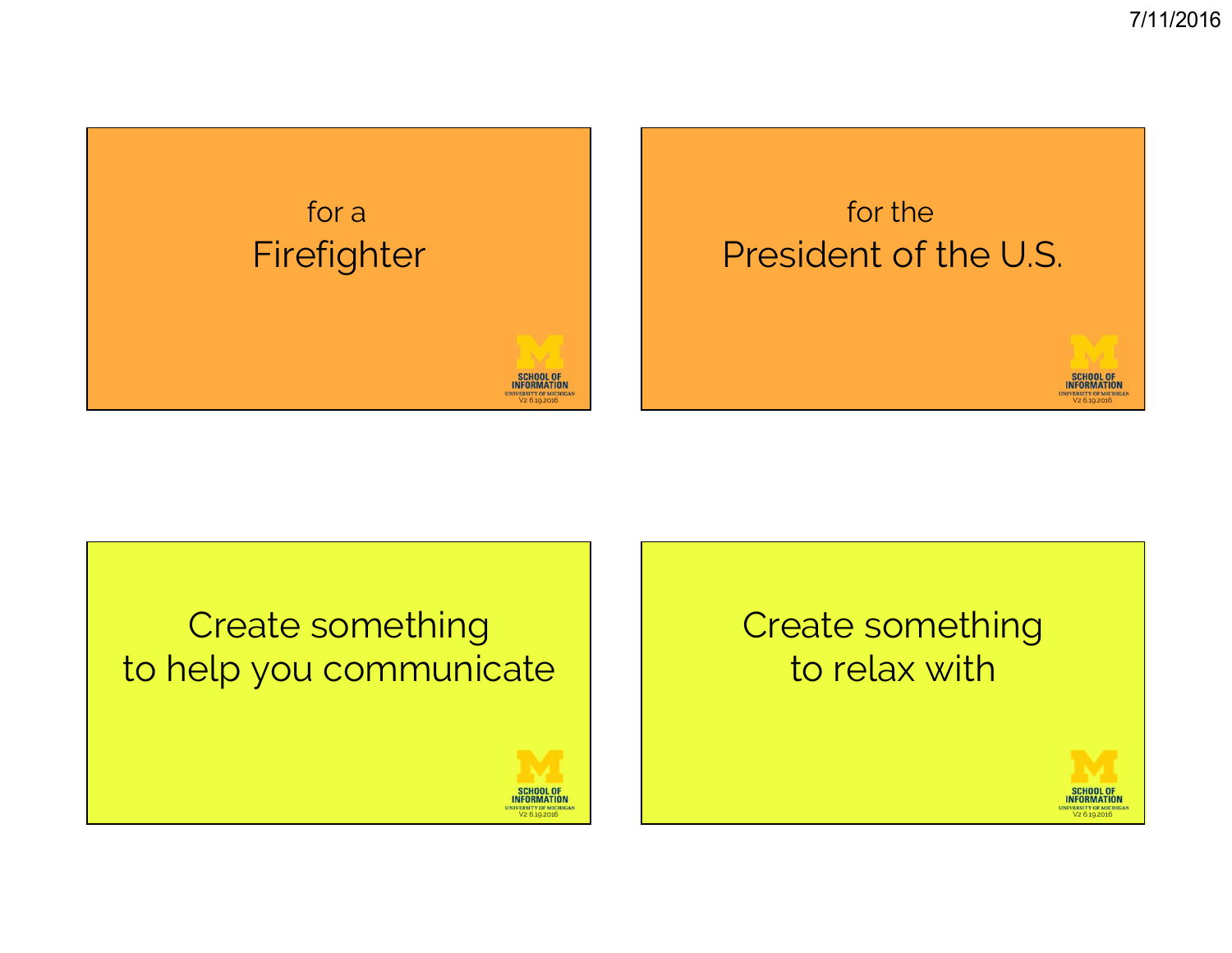





#### Create something to cheer up

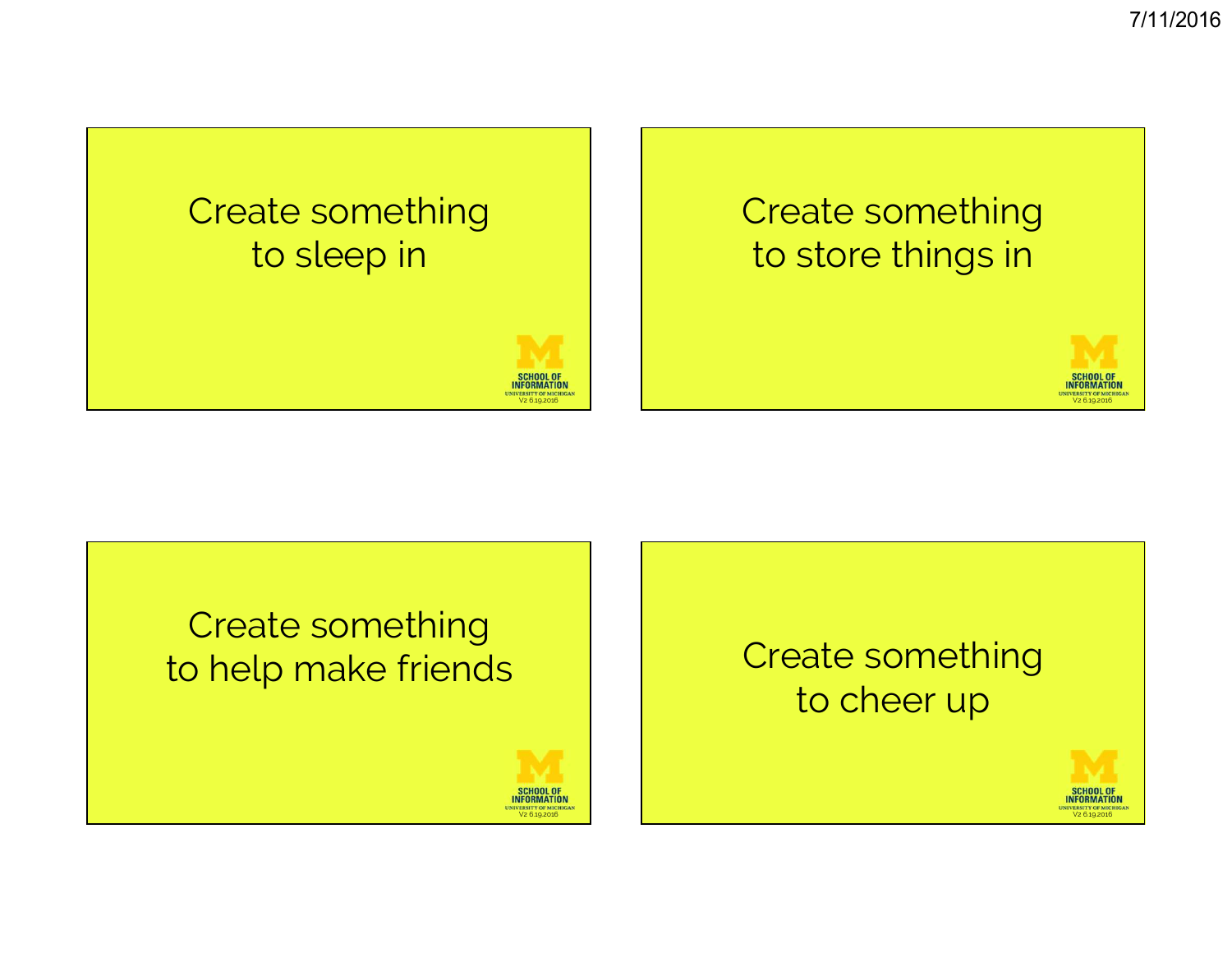#### Create something Create something to organize stuff to help stay healthy **SCHOOL OF INFORMATION INFORMATION** NIVERSITY OF MICHIGAL VERSITY OF MICHIGA





#### Create something to sit on

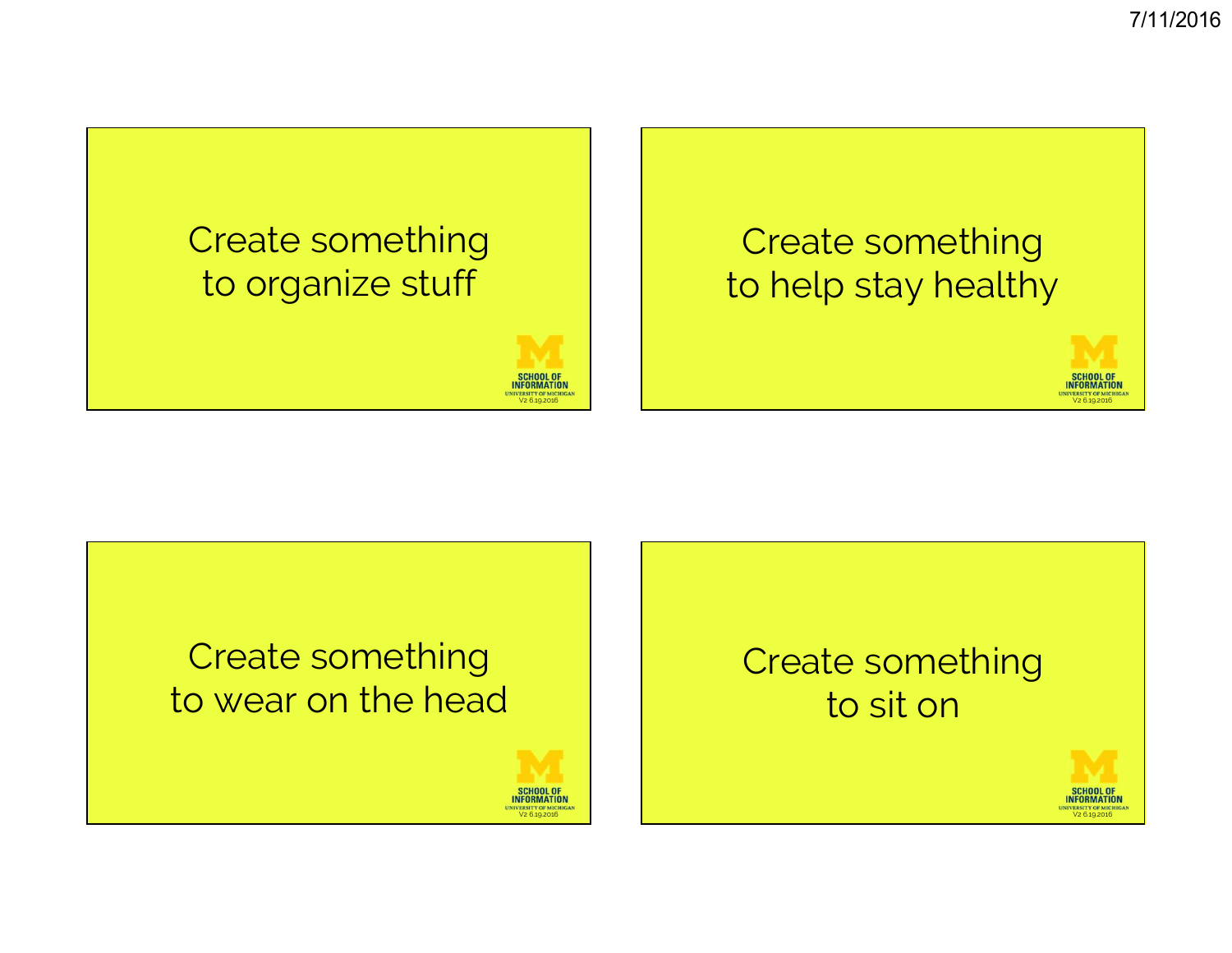# Create something to grow food in



#### Create something to lift heavy things with







# Create something that plays music

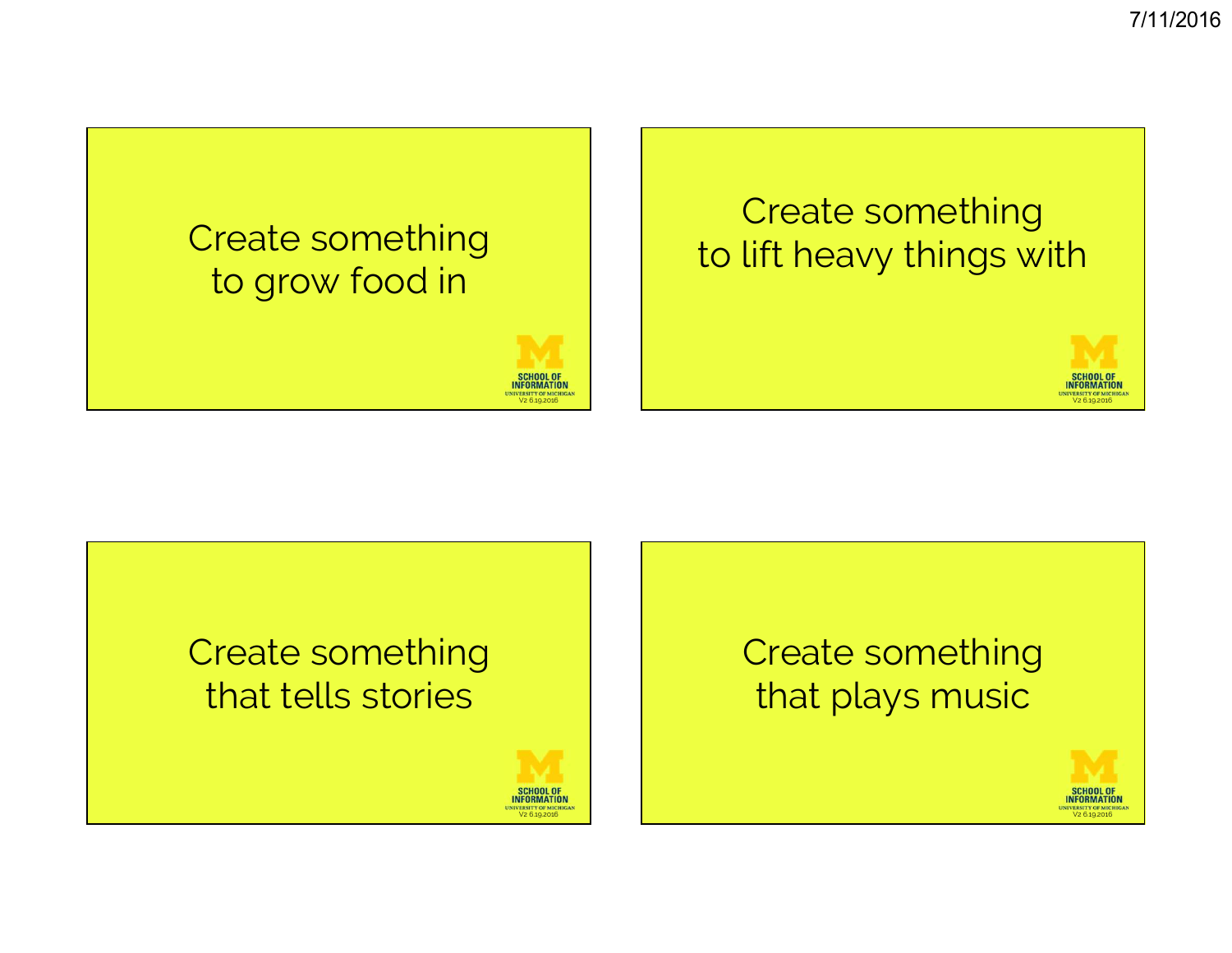# Create something that transports you from one place to another

SCHOOL OF<br>INFORMATION UNIVERSITY OF MICHIGA!<br>V2 6.19.2016

ERSITY OF MICH<br>V2 6.19.2016

# Create something to protect you





#### Create something to wear on the feet

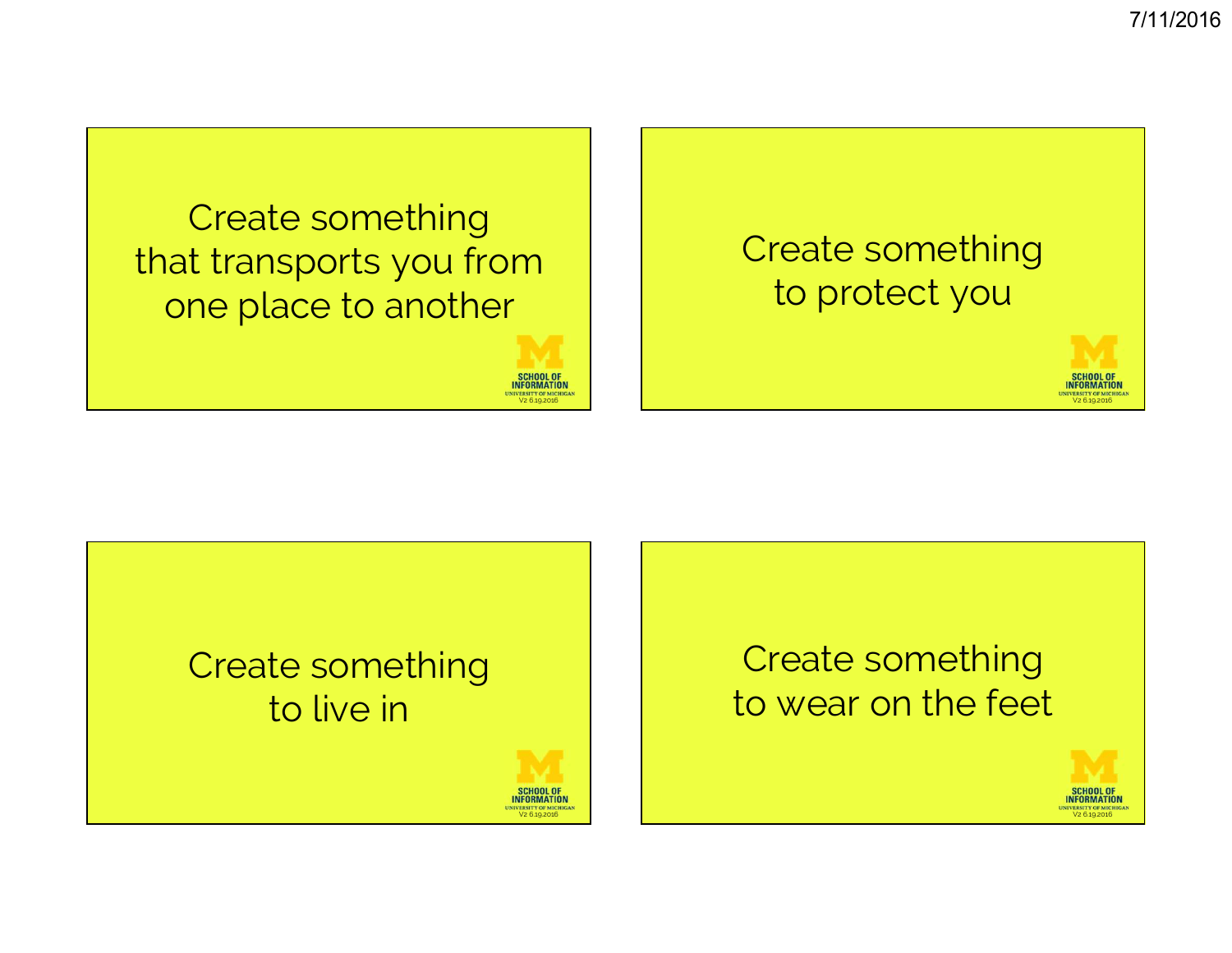# Create something to drive or ride in



# Create something to help learning



Create something to make grocery shopping easier



With this design constraint: The invention must work in the Arctic Circle

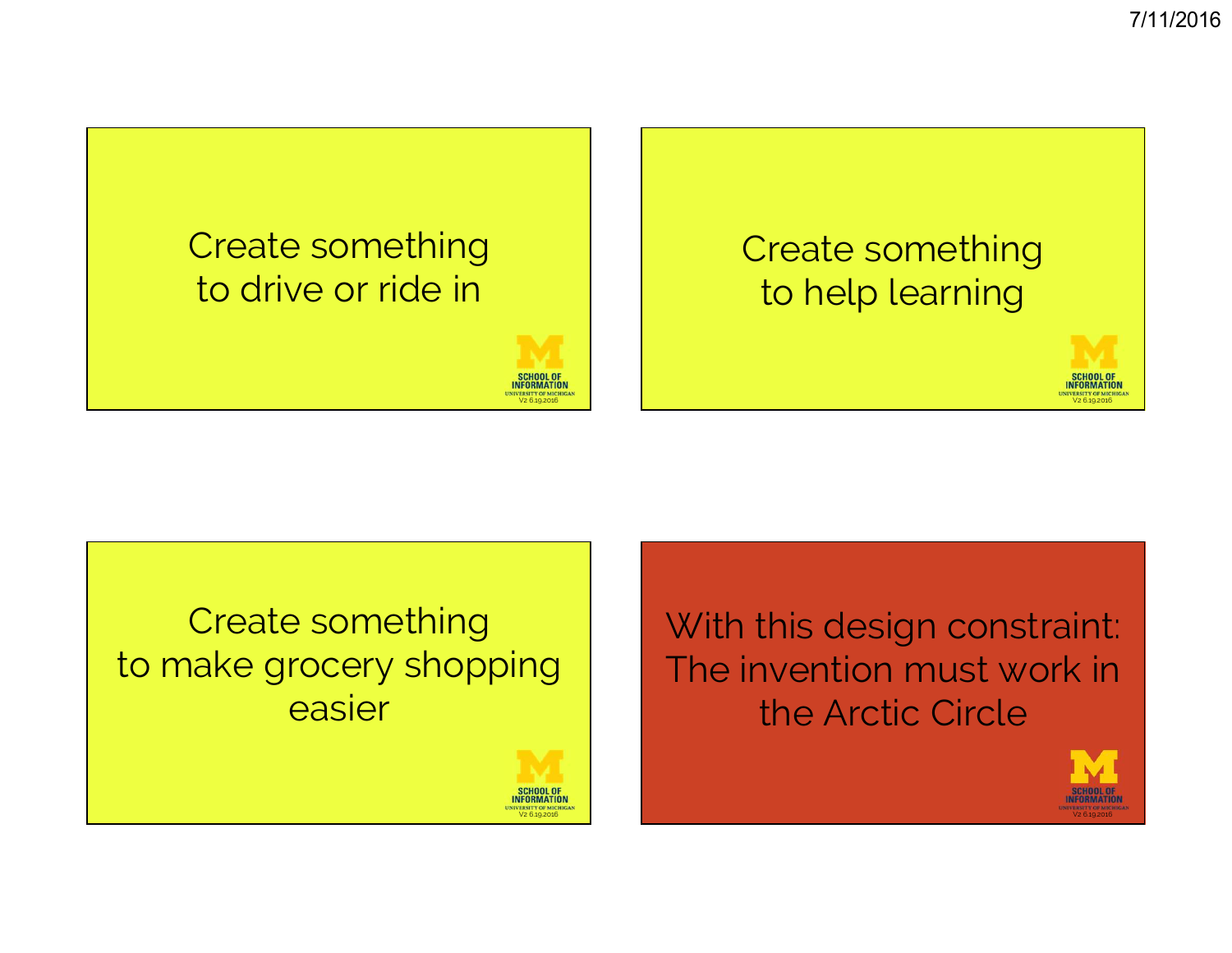# With this constraint: The character lives near an active volcano

# an<br>
The character cannot see



With this design constraint:

The character is elderly

With this design constraint: The character moves slowly

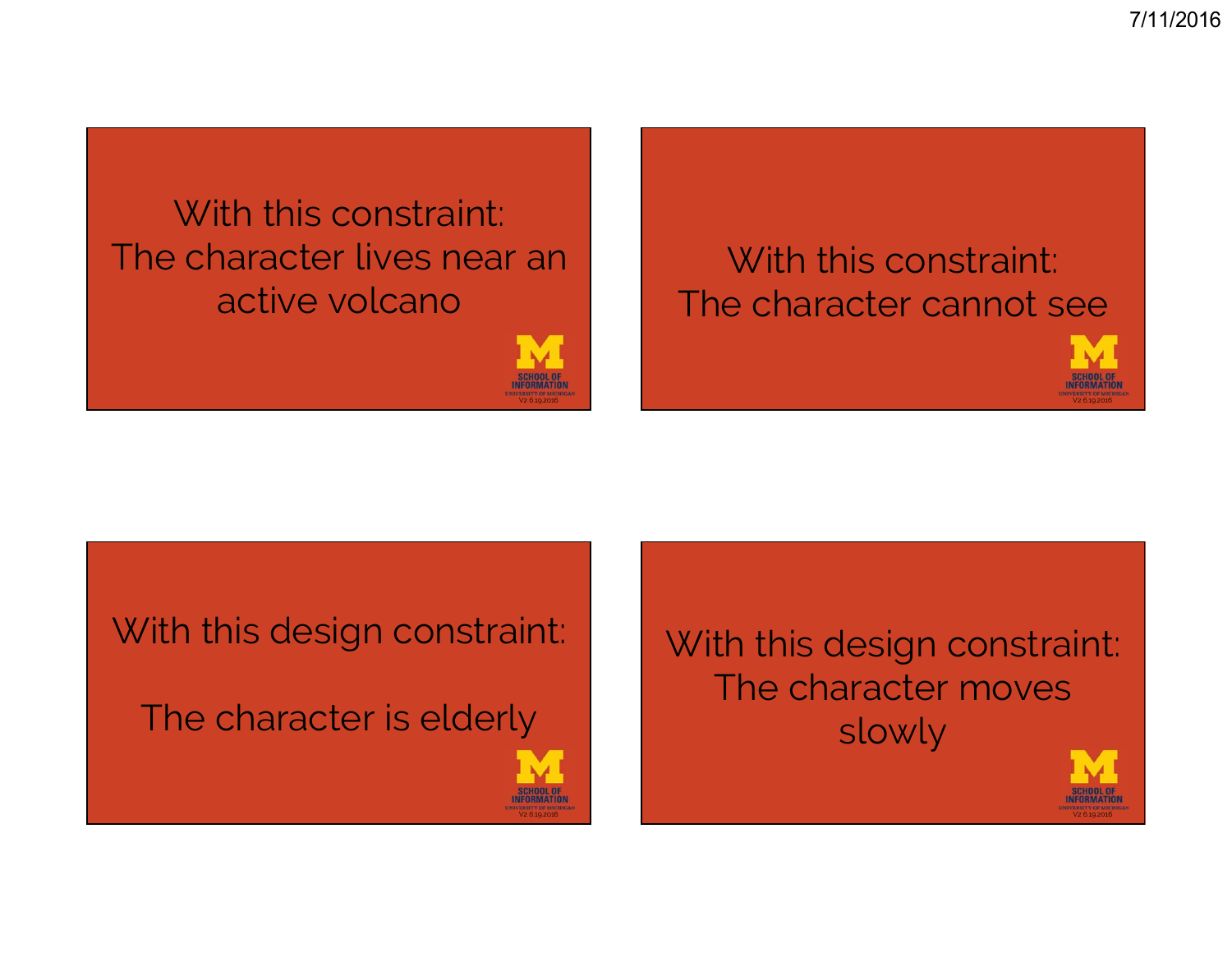With this design constraint: The character lives in a place that has tornadoes

With this design constraint: The character doesn't have much money



With this design constraint: The character lives in a place that has no sunlight for six months of the year

V2 6.19.2016

With this design constraint: The character is moving to an earthquake prone zone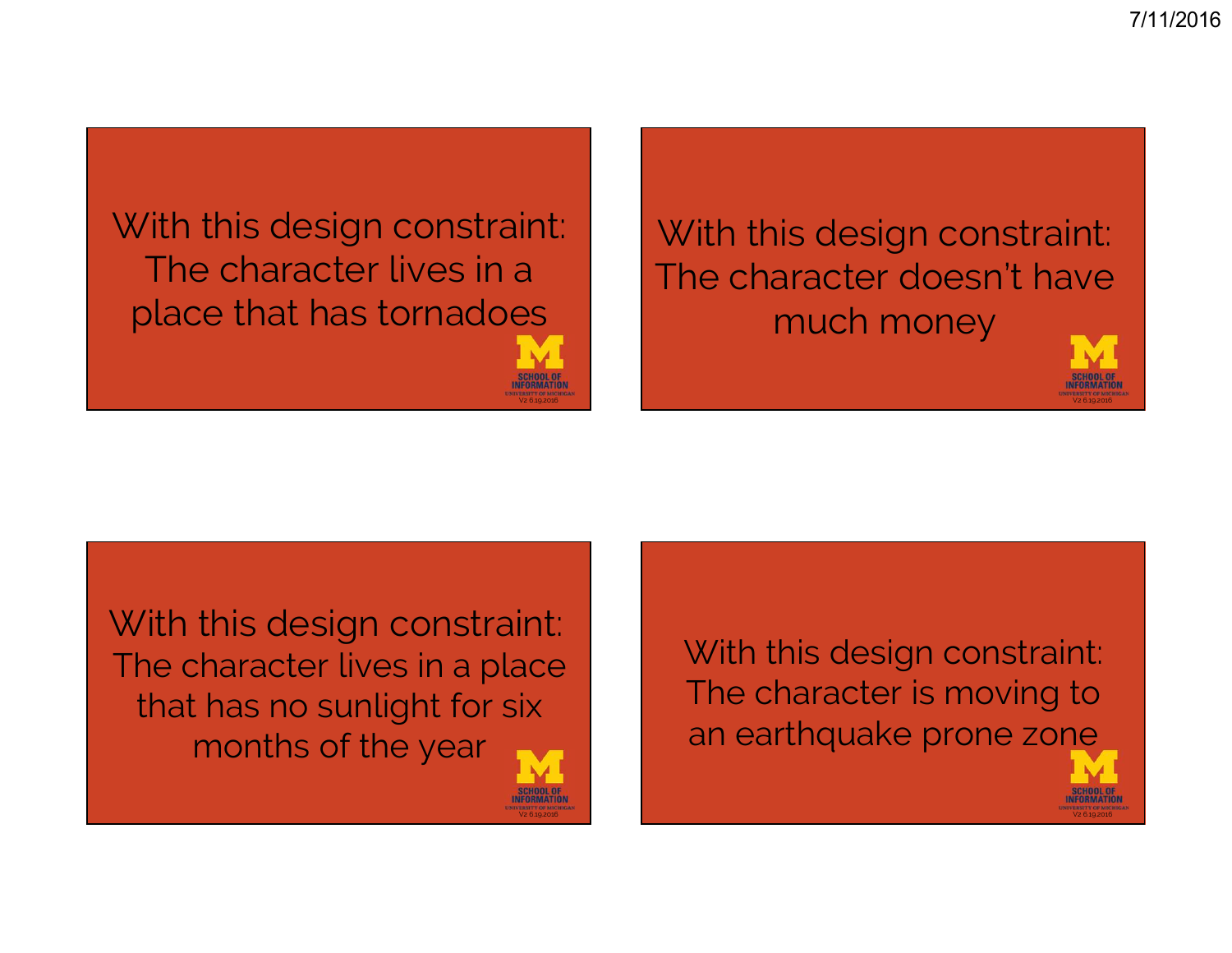With this design constraint: The character needs to swim across a river to get home each day.

With this design constraint: The character will only use things made of recycled materials



With this design constraint: The character cannot lift heavy things



V2 6.19.2016

With this design constraint: The character is afraid of new things

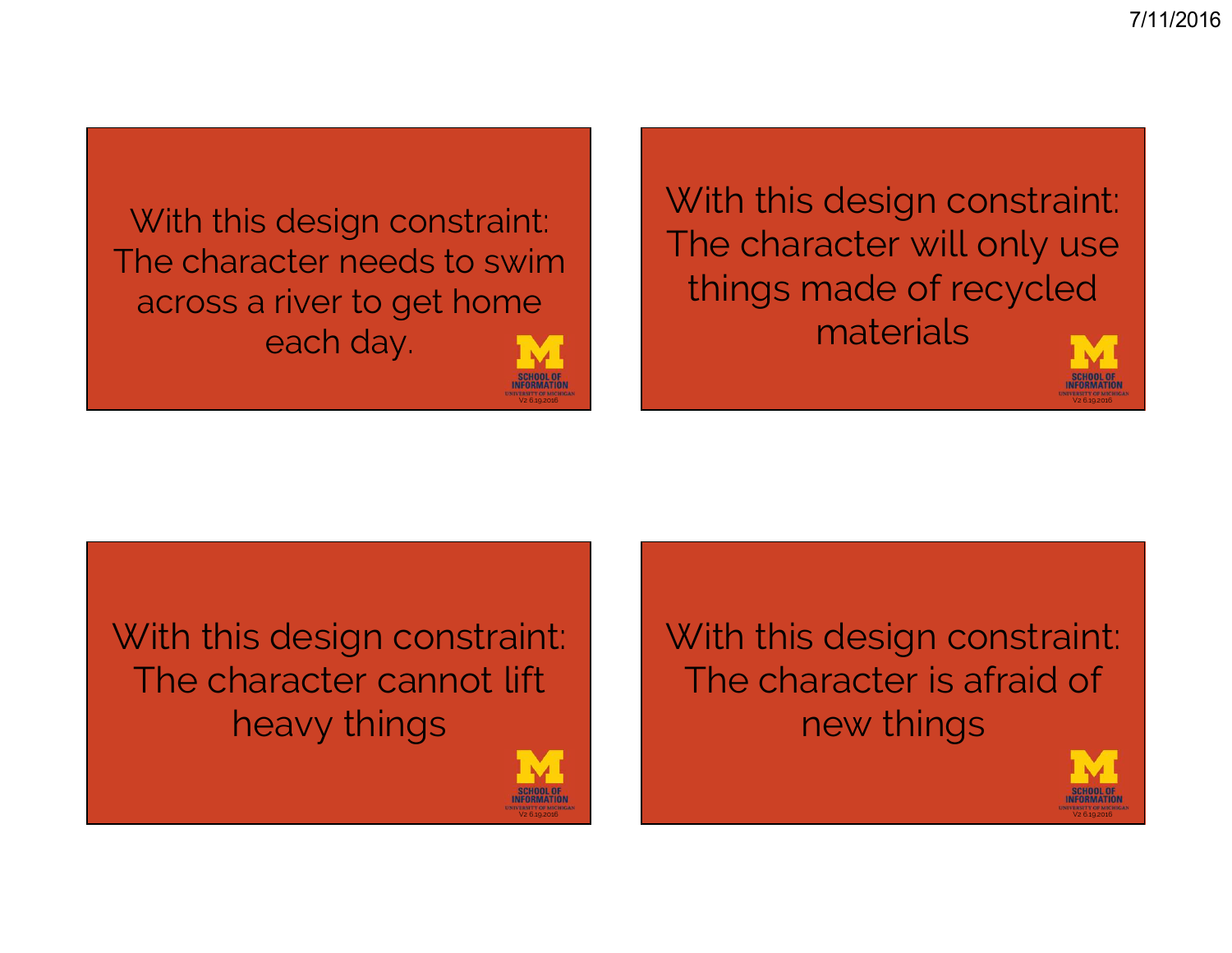With this design constraint: The character has trouble remembering things

With this design constraint: The character works at night



With this design constraint: The character cannot leave the house



V2 6.19.2016

#### With this design constraint: The character is sick